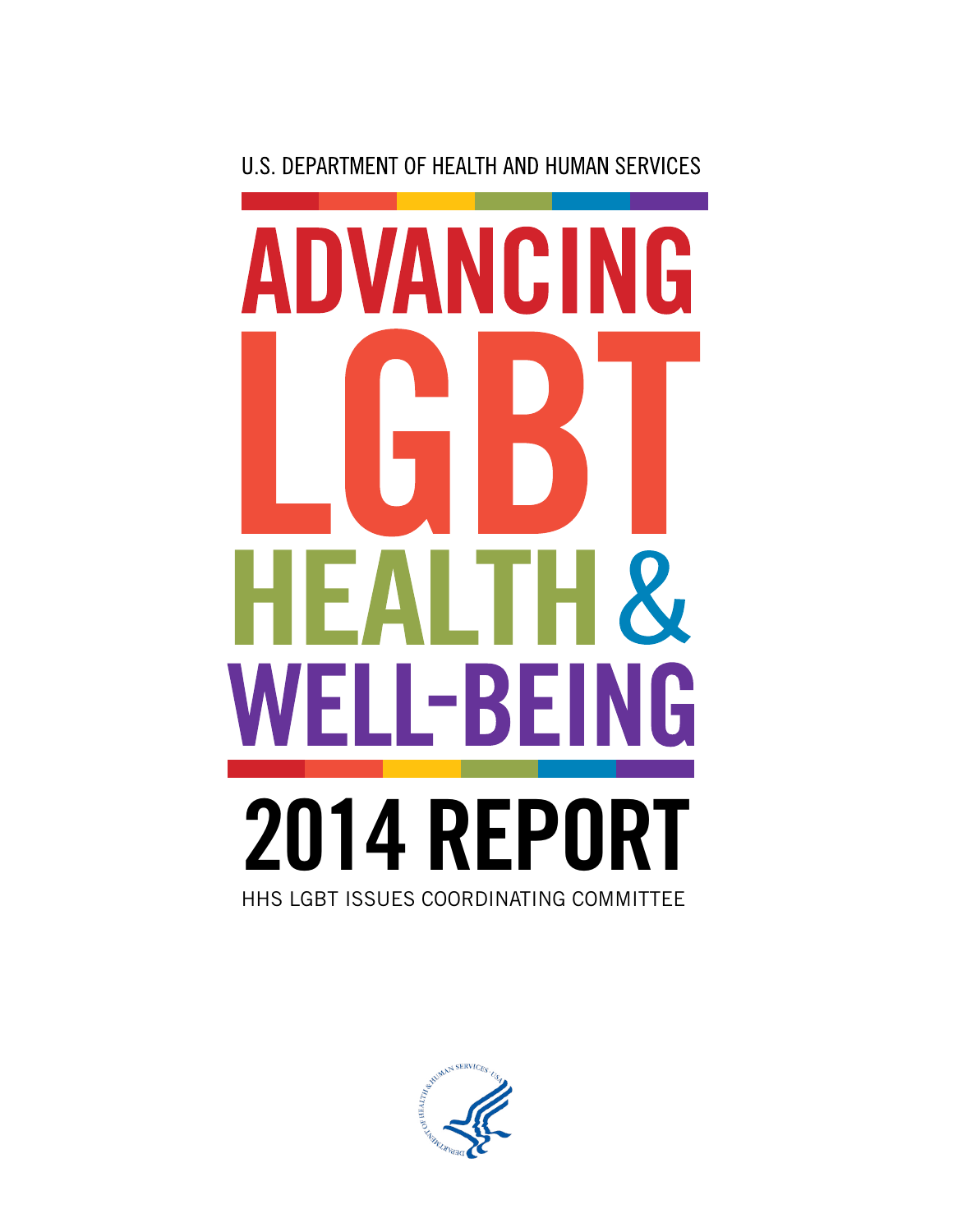# **U.S. Department of Health and Human Services**

# **Advancing LGBT Health and Well Being**

*LGBT Issues Coordinating Committee* 

*2014 Report* 

# **INTRODUCTION**

This past year, the Department of Health and Human Services (HHS) has taken a number of additional important actions and made further significant strides to continue to advance the equality, health, and well-being of lesbian, gay, bisexual and transgender (LGBT) individuals, families, and communities. The Department's commitment to these issues will continue in the coming year and beyond.

HHS activities related to LGBT populations. In response to the President's directive in April 2010 to identify steps the Department could take to improve the health and well-being of the LGBT community, the Secretary of Health and Human Services set up a Department-wide LGBT Issues Coordinating Committee. The Committee, on behalf of the Secretary, developed the Secretary's Recommended Actions to the President to Improve LGBT Health and Well-Being, which were sent to the President and released to the public in April 2011. This is the fourth annual report from the Committee on

our objectives for this coming year with respect to the LGBT community.<sup>[1](#page-1-0)</sup> As the Department continues its efforts in support of all communities, we are again pleased to present in this annual report both notable accomplishments from this past year and highlights of

# **FY 2015 OBJECTIVES**

l

## **1. Prohibiting Discrimination Based on Sexual Orientation or Gender Identity**

a. *Hospitals – In 2011*, the Centers for Medicare & Medicaid Services (CMS) released guidance clarifying the visitation rights of LGBT individuals in Medicare- and Medicaidparticipating hospitals, critical access hospitals, and nursing homes. A proposed rule is under development that would prohibit discrimination based on sexual orientation or

<span id="page-1-0"></span> $1^1$  In this report, the acronym "LGBT" may also encompass other sexual and gender minority populations, including, but not limited to, those who are diagnosed with intersex conditions and those who identify as questioning.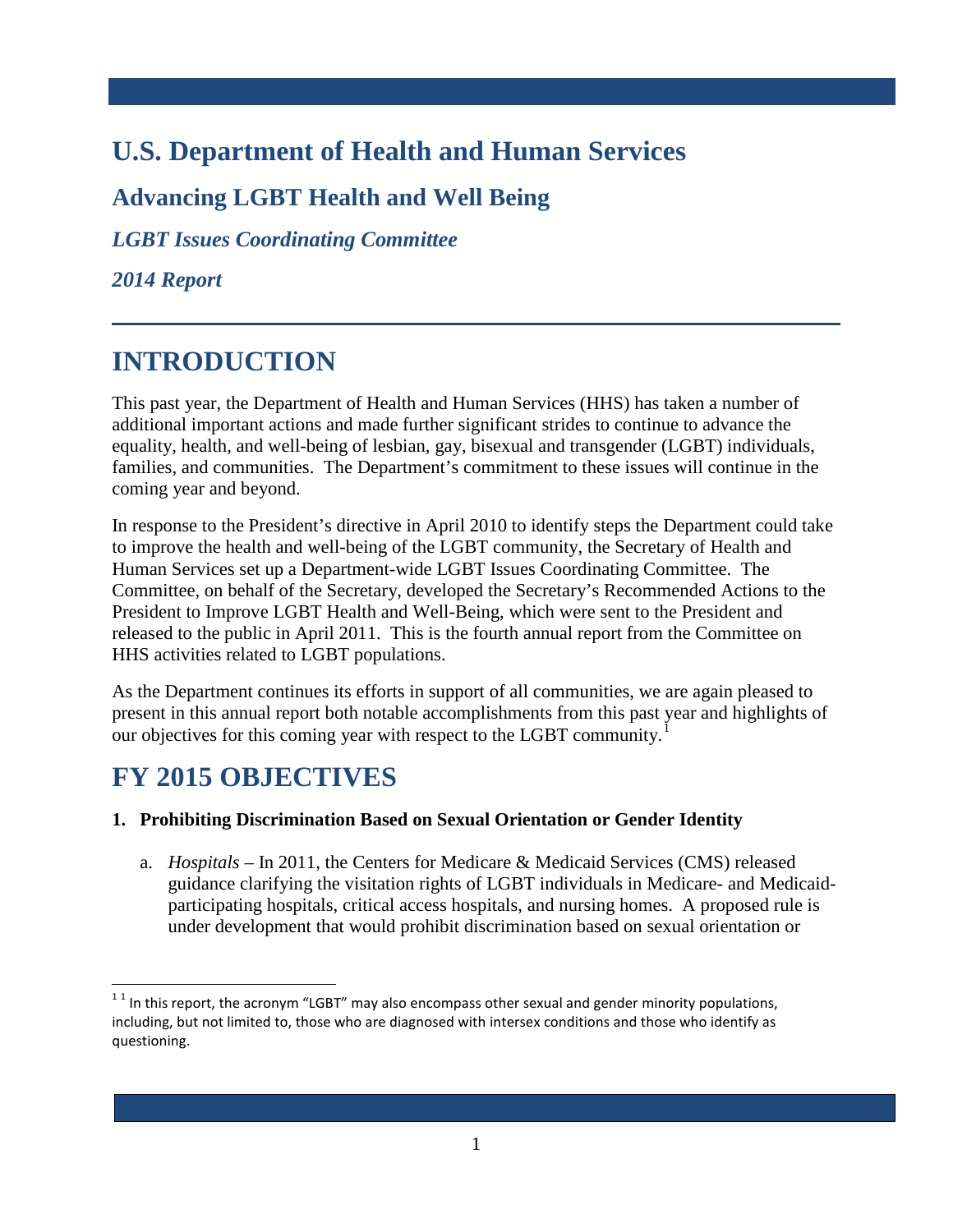gender identity in the provision of services to patients of Medicare- and Medicaidparticipating hospitals and critical access hospitals.

 beneficiaries by HHS employees and contractors. HHS will engage in rulemaking that b. *Grantees* – In April 2011, HHS established sexual orientation and gender identityinclusive non-discrimination policies applicable to services provided to HHS program would extend these non-discrimination policies to HHS discretionary grantees.

# **2. Funding Research on LGBT Health Inequities**

 strategic plan for sexual and gender minority health research, which aligns with the The National Institutes of Health (NIH) will enhance LGBT health research through the launch of Health Inequity Exploration Research Supplements for existing research projects that expand the scientific knowledge base concerning health inequities in sexual and gender minority populations. To increase understanding of broad research needs relating to health needs and specific health concerns faced by members of the LGBT community, NIH will also release a recommendations issued by the Institute of Medicine.

## **3. Improving Health Data on LGBT Populations**

 To better understand and address the health and health data needs of LGBT populations, the Department continues moving forward with the development of measures for collecting and reporting health data on LGBT populations and LGBT-inclusive enhancements to our major national health surveys.

- a. The Healthy People 2020 initiative will add two new measurable objectives. These objectives will track national data sources and surveys that include any LGBT-specific questions.
- b. CMS will pretest a question on sexual orientation for inclusion in the Medicare Current Beneficiary Survey.
- c. The Population Assessment of Tobacco Health Study, funded by NIH and the Food and Drug Administration (FDA), will implement a new question on gender identity in the second wave of the study. A question on sexual orientation was included in the baseline first wave of the study. PATH is collecting detailed information on tobacco product use, risk perceptions, and attitudes, as well as health and demographic characteristics. In addition, the NIH Patient Reported Outcomes Measurement Information System project is involving LGBT representatives in the development and testing process for new chronic disease measures to ensure items are appropriate for this population.
- d. The Health Resources and Services Administration (HRSA) will include questions on gender identity in the upcoming 2014 Health Center Patient Survey.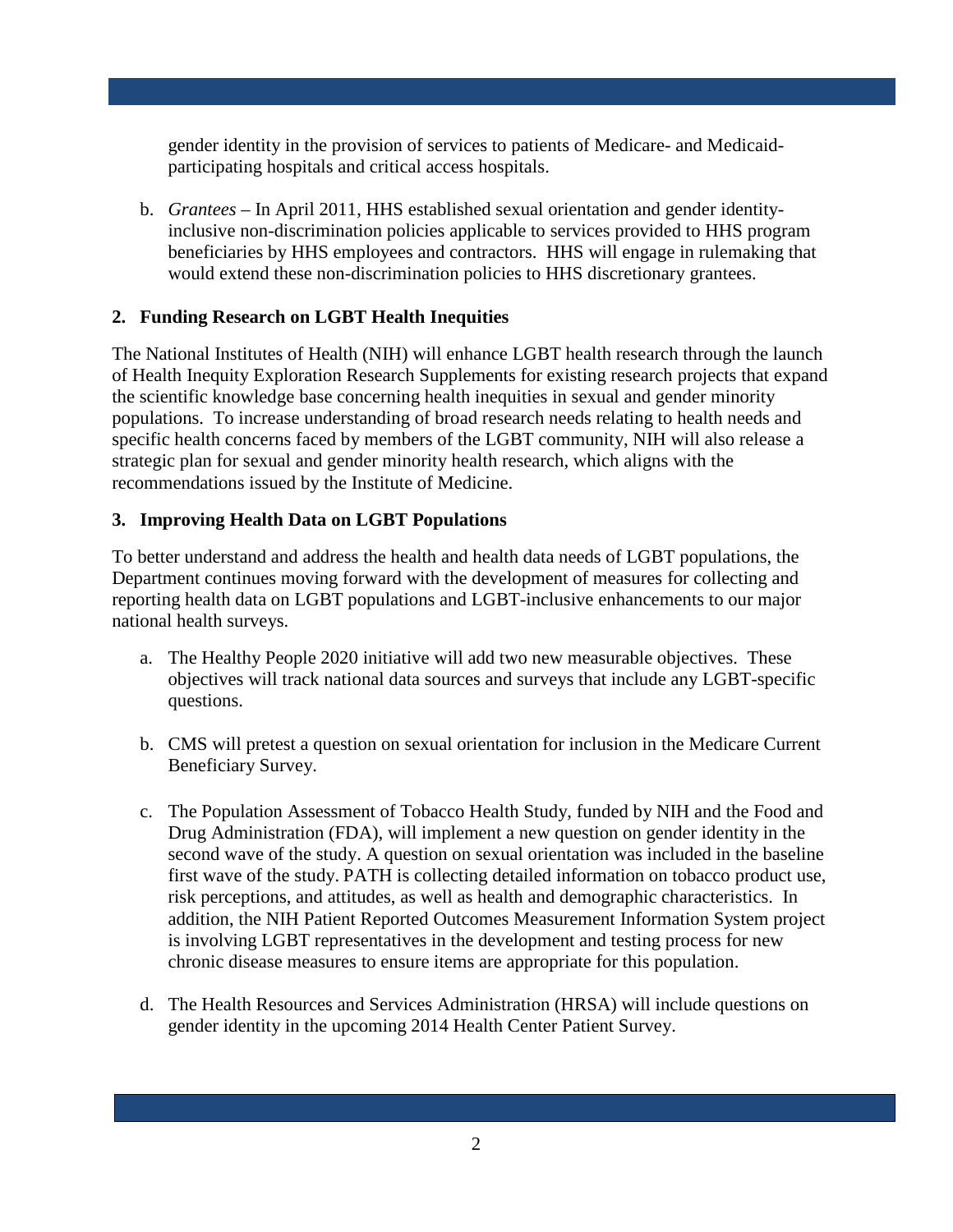- Title III services under the Older Americans Act. The purpose is to obtain performance outcome information, identify service gaps and support program improvements relating e. The Administration for Community Living (ACL) will add a question on sexual orientation to the National Survey of Older Americans Act Participants, an annual national survey conducted by the Administration on Aging (AoA) of recipients of select to the LGBT population.
- and Health. In addition, SAMHSA will include sexual orientation and gender identity of demographic and performance data from all of SAMHSA's grantees. f. The Substance Abuse and Mental Health Services Administration (SAMHSA) will implement new sexual orientation questions in the 2015 National Survey on Drug Use measures in the new Common Data Platform, which will provide for consistent collection

## **4. Research on the Blood Donation Deferral Policy for Men Who Have Sex with Other Men**

 donors. In 2010, the HHS Advisory Committee on Blood and Tissue Safety and Availability recommended, by a vote of 9 to 6, to retain the current policy at this time. However, the Currently, men who have had sex with other men at any time since 1977 are deferred as blood Advisory Committee was unanimous in finding that the current donor deferral policies are suboptimal and in recommending specific research activities to develop and validate potential alternative policies. In recent years, scientific advances in viral screening and other factors have caused some other countries to change from an indefinite deferral policy for MSM donors to a time-based deferral.

As a result of the Advisory Committee on Blood and Tissue Safety and Availability's recommendation to the Secretary to explore research to inform potential alternative policies, HHS has been conducting the recommended research and is in the midst of completing the analysis from these research studies, which will inform science driven policy development on this issue.

## **5. Improving Cultural Competency with Respect to the Two Spirit Community**

 health policy and health care delivery that advance and promote the needs of the AI/AN LGBT/Two Spirit community. This initiative will increase community access to and LGBT/Two Spirit health issues, and will make the training available to all IHS partners, a. The Indian Health Service (IHS) will establish an external advisory committee on American Indian/Alaska Native (AI/AN) LGBT/Two Spirit health issues to help institute engagement with IHS leadership, and secure a legacy of transparent, accountable, fair, and inclusive decision-making specific to AI/AN LGBT/Two Spirit populations. IHS will also institute training for employees that will focus specifically on AI/AN including tribes, tribal organizations, and urban Indian health programs.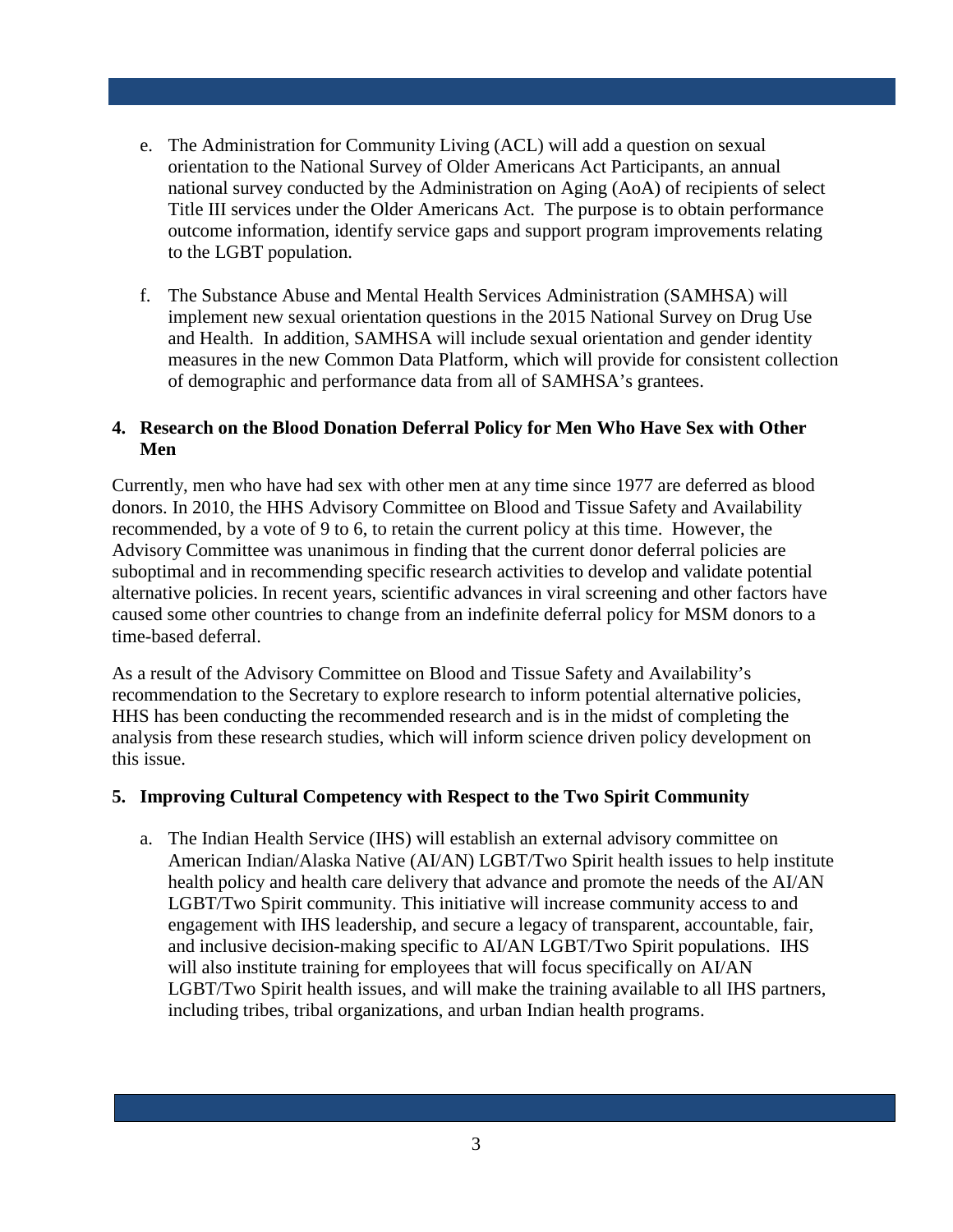senior management. In addition, a session on the needs of the AI/AN LGBT/Two Spirit eligible to apply for funding to assist in meeting the needs of the AI/AN LGBT/Two b. The Administration for Native Americans (ANA) within the Administration for Children and Families (ACF) will develop mandatory AI/AN LGBT/Two Spirit training for its population will be conducted at an ANA grantee conference. Moreover, ANA will implement an outreach plan to reach American Indian/Alaska Native entities that are Spirit community.

## **6. Further Addressing the Human Services Needs of LGBT Populations**

ACF's Office of Refugee Resettlement will issue an interim final rule establishing standards to prevent, detect, and respond to any sexual abuse and assault. The rule will require training on working with LGBT minors and consideration of LGBT identity as a factor in assessing minors for risk or vulnerability to abuse. SAMHSA is developing and will release a best practices toolkit on health insurance outreach and enrollment assistance for LGBT communities with high prevalence rates of behavioral health needs.

# **7. Re-Launching the HHS LGBT Issues Webpage**

HHS is re-launching its LGBT issues webpage to provide better information across HHS about LGBT-related issues and activities. Among other features, the re-launched webpage highlights key efforts by the Department to implement the U.S. Supreme Court ruling in *United States v. Windsor*, which struck down section 3 of the Defense of Marriage Act (DOMA), which precluded federal recognition of same-sex marriages.

# **KEY 2013-2014 ACCOMPLISHMENTS**

# **Implementation of the** *Windsor* **Ruling**

 Department worked with the Department of Justice to review all relevant federal programs to same-sex spouse have equal access to coverage for care in a skilled nursing facility in which a Following the U.S. Supreme Court decision finding section 3 of DOMA unconstitutional, the ensure that the decision was implemented swiftly and smoothly. HHS announced its first post-*Windsor* guidance in August 2013, clarifying that Medicare Advantage beneficiaries with a spouse is located. This guarantee of coverage applies to Medicare Advantage beneficiaries in a legally recognized same-sex marriage, regardless of where they live. Other examples of HHS's post-*Windsor* implementation efforts include the following:

- $\triangleright$  CMS issued guidance clarifying that health insurance companies that offer spousal coverage must treat same-sex spouses and opposite-sex spouses equally.
- Following the *Windsor* decision, the Internal Revenue Service (IRS) issued a ruling for federal tax purposes that recognizes same-sex marriages of couples married in a jurisdiction whose laws authorize such marriages, even if a couple resides in a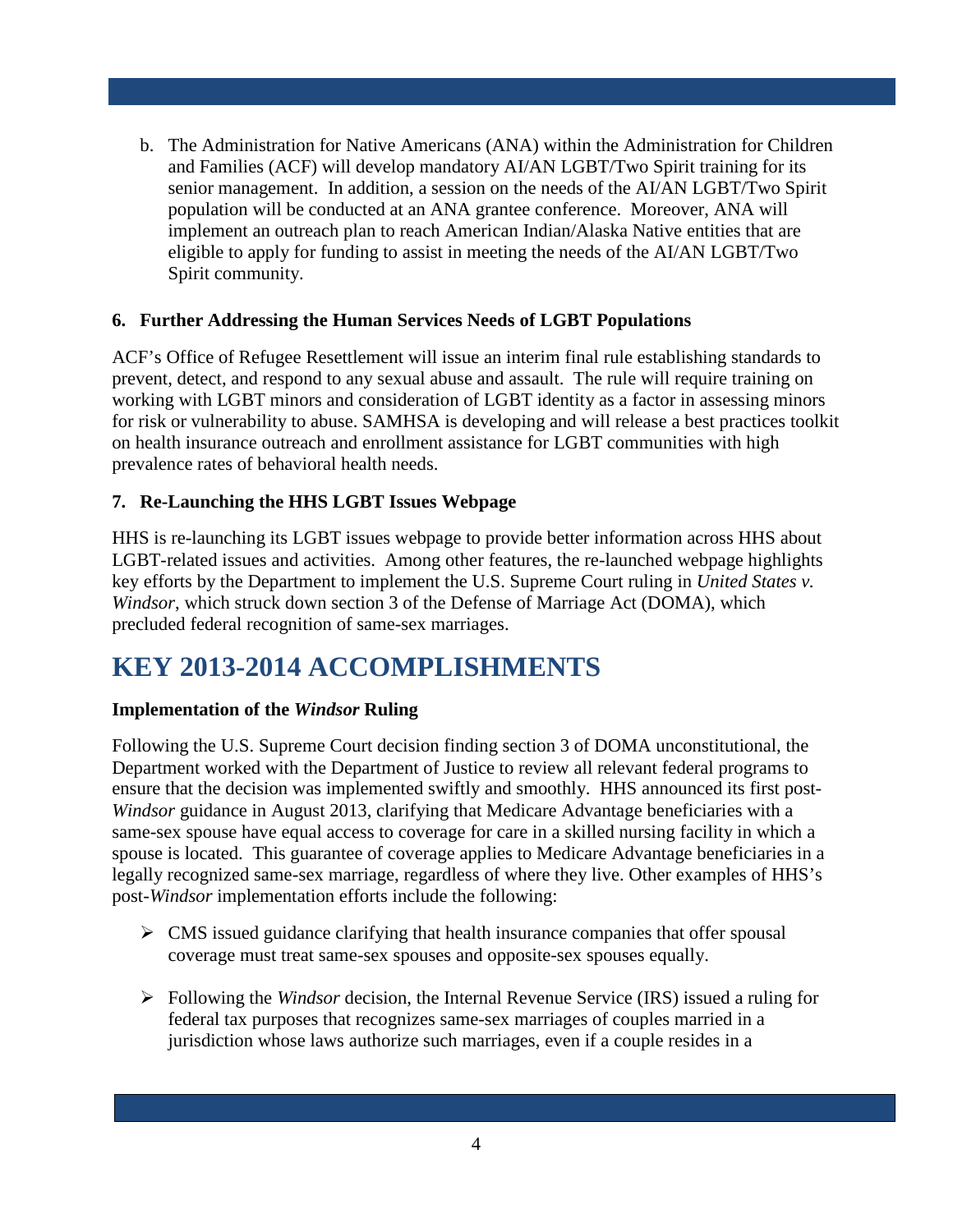jurisdiction that does not recognize same-sex marriages. Within a month of the IRS purchased through a Marketplace. The guidance ensures that same-sex spouses are ruling, CMS issued guidance to advise Health Insurance Marketplaces of the impact of the ruling with respect to eligibility for advance payments of the premium tax credit and cost-sharing reductions. These advance payments of the premium tax credit and costsharing reductions help individuals and families lower the costs of their monthly health insurance premiums and out-of-pocket costs for health care services when coverage is treated in the same manner as opposite-sex spouses with respect to advance payments of premium tax credits and cost-sharing reductions.

 (MAGI). CMS issued further guidance in 2014 on the application of the marriage recognition In addition, since section 3 of DOMA no longer controls the definition of marriage or spouse under the federal framework for state Medicaid and Children's Health Insurance Programs (CHIP), DOMA is no longer a bar to States recognizing same-sex marriages in Medicaid and CHIP. CMS issued guidance on September 27, 2013 regarding marriage recognition for populations whose eligibility is determined on the basis of modified adjusted gross income policy for the elderly and people with disabilities, whose eligibility for Medicaid is not determined on the basis of MAGI methodologies.

NIH issued guidance making clear that its' Clinical Center and intramural clinical research programs will treat same-sex spouses and opposite-sex spouses equally.

 ACL provided guidance to all grantees funded under the Older Americans Act and the Developmental Disabilities Act regarding federal recognition of same-sex marriages. This guidance will be incorporated into the terms and conditions of affected Notices of Award moving forward.

HRSA updated income levels used to identify a "low income family" for the purpose of determining eligibility for programs that provide health professions and nursing training for individuals from disadvantaged backgrounds. The guidance clarifies that in determining eligibility for these programs, same sex spouses and opposite sex spouses will be treated equally.

 or "marriage," as well as "family" or "family member," now includes same-sex spouses legally In addition, HRSA updated its application guidance for loan repayment for both the National Health Service Corps and the NURSE Corps to reflect that any reference to "spouse," "couple," married in jurisdictions that recognize their marriages.

SAMHSA published a statement to notify relevant grantees and SAMHSA programs of its policy recognizing legal same-sex marriages.

## **Health Care Reform**

HHS has engaged in broad outreach to help uninsured Americans gain access to quality affordable health insurance coverage through the Health Insurance Marketplace. It is crucial for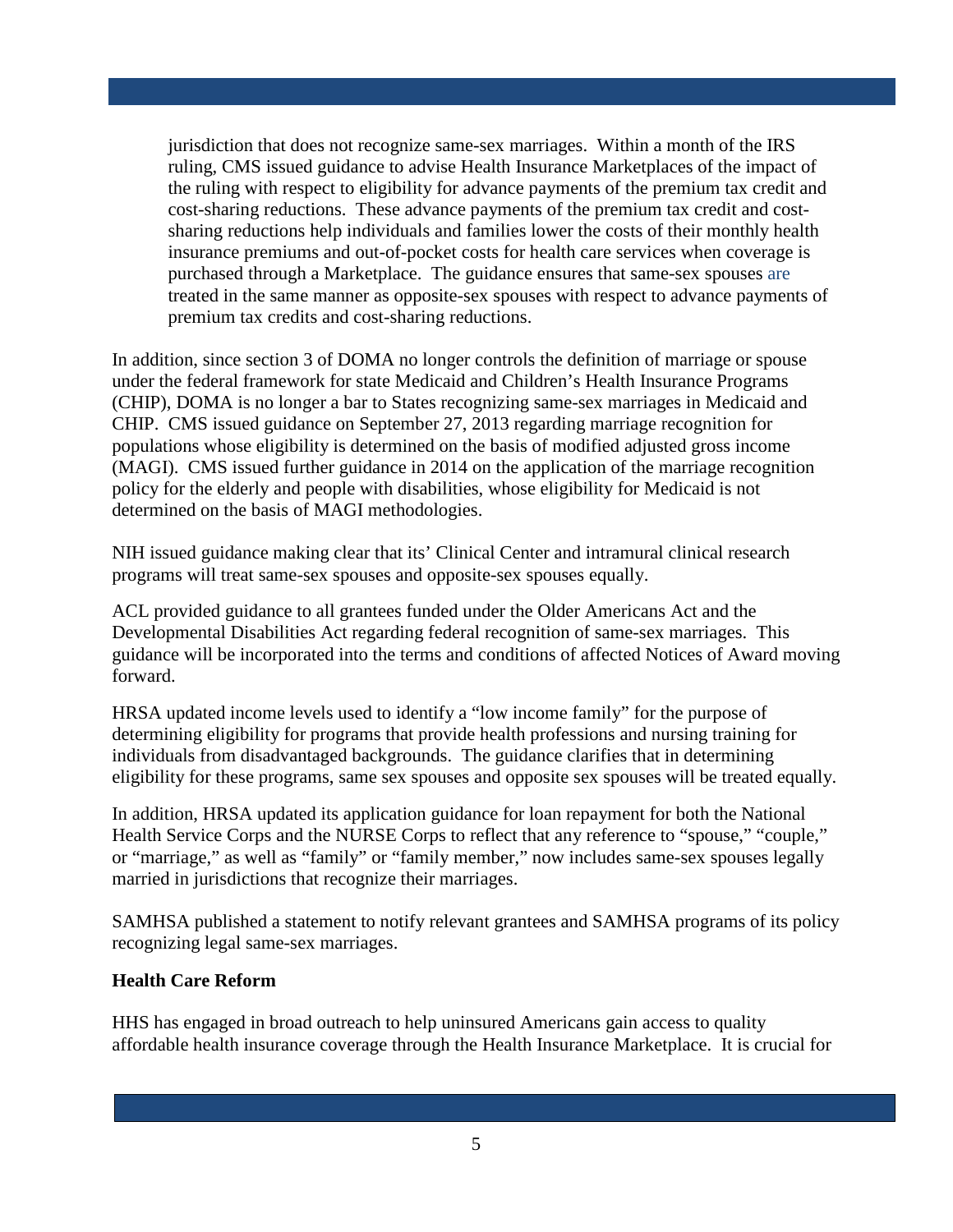LGBT communities are included in its outreach efforts in several ways: all communities to understand their options and how to enroll in coverage. HHS has ensured that

- House and HHS hosted an outreach and engagement summit for the LGBT community to equip LGBT community leaders with the tools, information, and resources that they need  $\triangleright$  In conjunction with the first open enrollment season for the Marketplaces, the White to assist LGBT individuals and families in obtaining quality affordable health insurance coverage through the Marketplaces.
- outreach to LGBT communities.  $\triangleright$  The Office of the Assistant Secretary for Planning and Evaluation (ASPE) is on track to issue a report that examines the prevalence of, and the factors contributing to health insurance coverage among LGBT populations to help guide HHS in its Marketplace

### **Research and Data Collection**

 of Medicine LGBT health report. NIH also conducted and released an analysis of the fiscal year NIH continues to work toward broadening the field of health research relating to the LGBT community by further exploring critical topics in LGBT health research. NIH participated in the Lesbian, Gay, Bisexual, Transgender, and Intersex Research Conference. It conducted a session on NIH grantsmanship and another session on advancements in research since the 2011 Institute (FY) 2012 LGBT-research related portfolio to build on the analysis conducted on the FY 2010 portfolio. Additionally, NIH conducted an extensive outreach campaign, including a Request for Information on priority areas of LGBT health research, and multiple listening sessions with stakeholders in the sexual and gender minority communities, to determine the most promising opportunities for increased research focus in LGBT health.

 Health Interview Survey, 2013." The data were published as a National Health Statistics Report. The Centers for Disease Control and Prevention (CDC) included a question on sexual orientation in HHS's flagship National Health Interview Survey in 2013. Based on a year of data collection, CDC issued its first report entitled "Sexual Orientation and Health among U.S. Adults: National CDC also released a public use data file for other researchers to analyze.

 HHS developed survey questions on gender identity and sexual orientation and conducted cognitive and field testing on the questions, which were implemented as an optional module for the thirty-one States that have either adopted the module or are using a variation on the States on CDC's 2014 Behavioral Risk Factor Surveillance System. The adoption of this module helps develop scientific survey data on the health status and health care experience of lesbian, gay, bisexual and transgender populations. HHS provided technical and financial assistance to questions, and plans to do so again this coming year.

SAMHSA completed a pilot test of sexual orientation questions for inclusion in the 2015 National Survey on Drug Use and Health.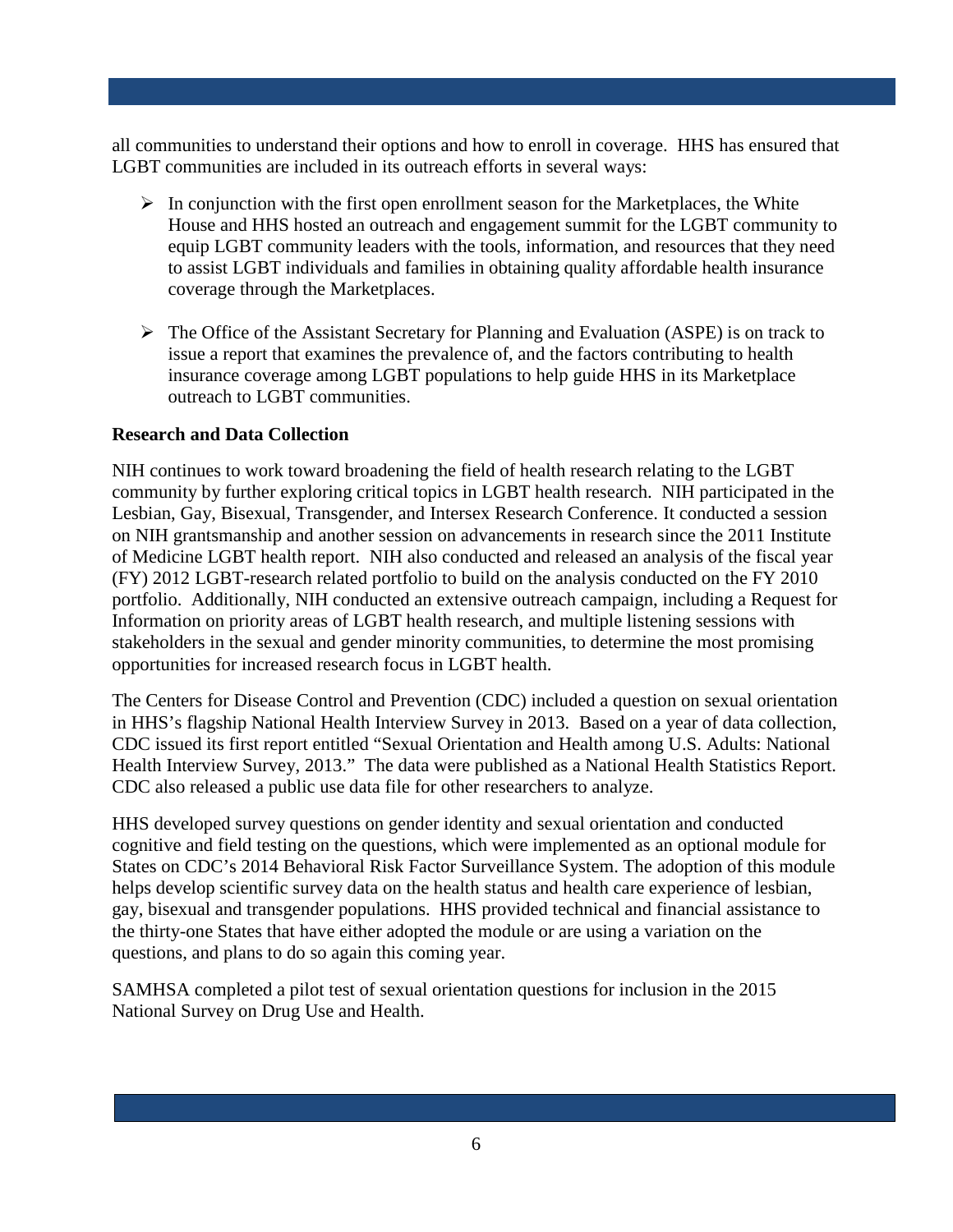The Population Assessment of Tobacco Health Study, mentioned above and funded by NIH and FDA, included a question on sexual orientation in its baseline longitudinal survey. The study is collecting detailed information on tobacco product use, risk perceptions, and attitudes, as well as health and demographic characteristics.

The Agency for Healthcare Research and Quality (AHRQ) funded a nearly \$500,000 grant to review key issues in shared decision making. Shared decision making within this context is focused on the cultural competence of clinicians to provide health care services that are specific and responsive to the unique needs of certain populations when engaging them in healthcare decisions. Through cultural competence of clinicians, they are able to more effectively engage in bi-directional conversations with their patients to guide evidence-based, patient-centered decisions. This review will include interventions related to cultural competency that are targeted to reduce health disparities in minority populations and LGBT individuals.

HRSA included a question on gender identity in the 2013 and 2014 National Health Service Corps Patient Satisfaction Survey and the 2014 NURSE Corps Participant Satisfaction Survey.

# **Youth and Families**

SAMHSA, working with the Family Acceptance Project, developed and released a resource document for practitioners who work with LGBT youth in multiple service sectors (e.g., behavioral health, child welfare, juvenile justice, primary care, schools, homeless and runaway programs) to help them understand the role of family acceptance/rejection in the overall health, behavioral health, and well-being of youth, as well as implement best practices for engaging and creating supportive families.

 ACF funded two grantees to conduct a systematic review of practices and services aiming to dating violence prevention with respect to LGBT individuals and their families. improve the well-being of LGBT individuals, and to lay a foundation for improving such services and practices. One grantee is targeting its efforts at runaway and homeless youth to identify interventions and approaches that increase the likelihood of success for this population. The second grantee is focusing its efforts on domestic violence, intimate partner violence, and

ACF has modified its Office of Refugee Resettlement (ORR) Matching Grant Program Guidelines to include waiver language allowing people to transfer enrollees from one resettlement agency to another (within or across States) if there are special needs that are not being met. LGBT populations were specifically mentioned as part of this waiver.

 about implementing community-wide strategies for (1) preventing homelessness for LGBT youth at risk of becoming homeless and (2) quickly resolving homelessness for LGBT youth presenting as homeless for the first time. The initiative will also assist the federal partners in developing ACF has partnered with the Department of Housing and Urban Development (HUD) on a pilot project to prevent homelessness among LGBT youth. The goal of the LGBT Youth Homelessness Prevention Initiative is to help federal agencies and local communities learn more national guidance and recommendations to improve their programs. Through this effort, two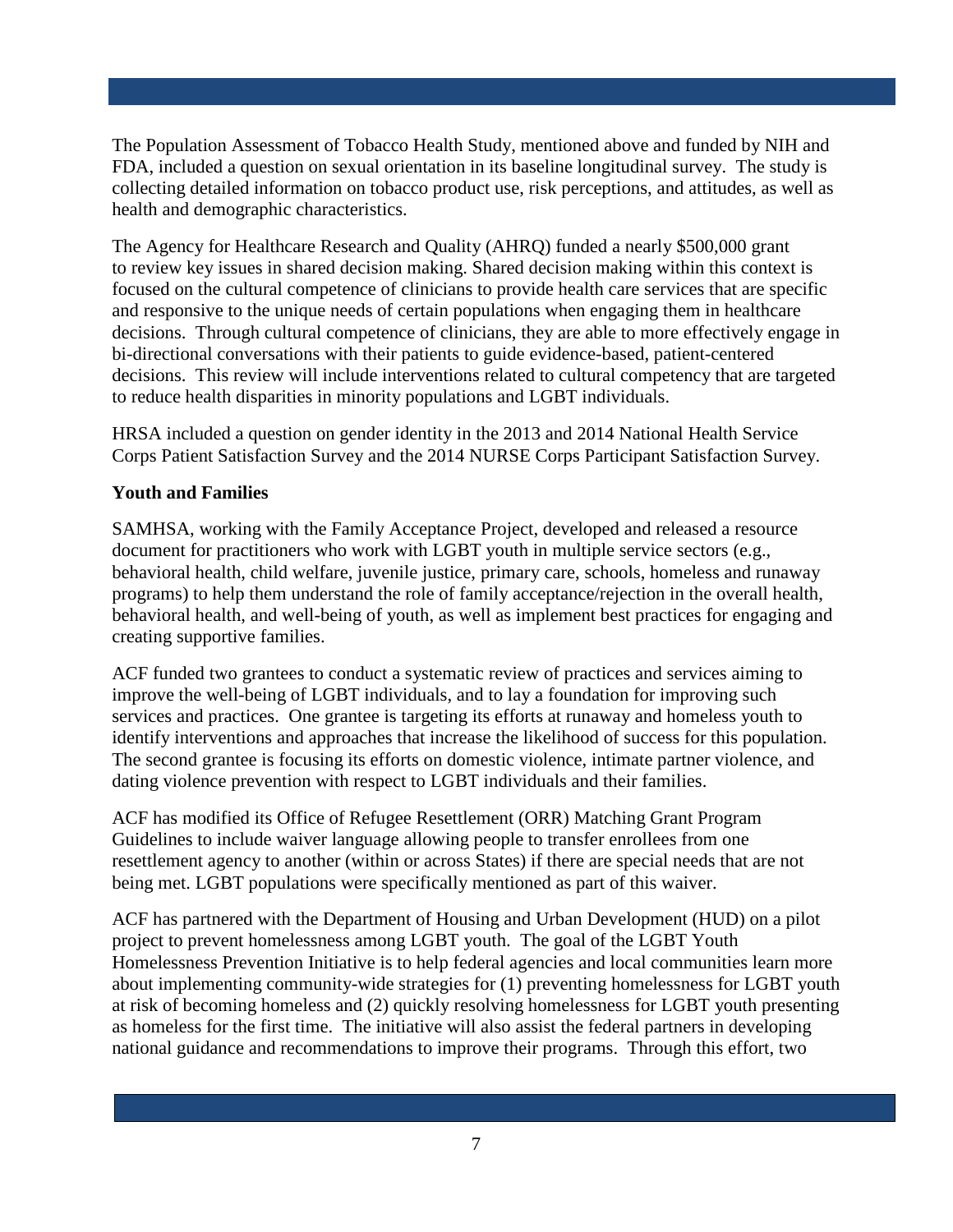communities are developing strategic action plans to focus on this population within their Emergency Shelter Grant Programs (administered by HUD) and with improved collaboration and technical assistance involving federal, state, and local service systems and stakeholders.

 SAMHSA technical assistance center that focuses on helping substance abuse and mental health HHS is facilitating linkages with our Runaway and Homeless Youth Program grantees in the participating communities and will provide technical assistance as needed through both the ACF's Runaway and Homeless Youth Training and Technical Assistance Center and through a treatment providers improve their cultural competence in serving LGBT populations.

 programs collect data and target services for homeless LGBT youth. Under the auspices of ASPE's continuing work with ACF on its Research Development Project on the Human Services Needs of LGBT Populations, a sub-study was funded under which site visits were conducted at four runaway and homeless youth programs to examine how these

 Violence Prevention and Services Act funding by promoting best practices already disseminated In addition, ACF supported LGBT accessibility in programs and activities receiving Family to the field.

### **Cultural Competency**

The Office of Minority Health (OMH), in collaboration with federal and non-federal partners, published LGBT-inclusive enhanced National Standards for Culturally and Linguistically Appropriate Services in Health and Health Care (National CLAS Standards). The National CLAS Standards are a blueprint for health and human services organizations to provide culturally and linguistically appropriate services and promote a more inclusive definition of culture encompassing not only race, ethnicity, and language, but also elements such as sexual orientation and gender identity. OMH is working with health care organizations to ensure that awareness, adoption, and implementation of the National CLAS Standards incorporate this more inclusive definition of culture in order to better serve the LGBT community.

 individuals, and specifically addresses reproductive health care for LGBT individuals. These In collaboration with CDC's Division of Reproductive Health, the Office of Population Affairs has developed and released clinical recommendations, "Providing Quality Family Planning Services." This document includes evidence-based and evidence-informed recommendations for providing family planning, reproductive, and related preventive health services to all individuals. The document addresses the importance of providing respectful reproductive health care to all recommendations will help health care providers deliver culturally competent and patientcentered family planning and related preventive care specific to LGBT individuals.

AHRQ is supporting an on-going systematic evidence review on "Improving Culture Competence to Reduce Health Disparities for Priority Populations," which will consider the effect of cultural and diversity competence interventions on three populations with varying degrees of cultural identification and visibility: LGBT adolescents and adults, children and adults aging with disabilities, and racial/ethnic minority children and adults.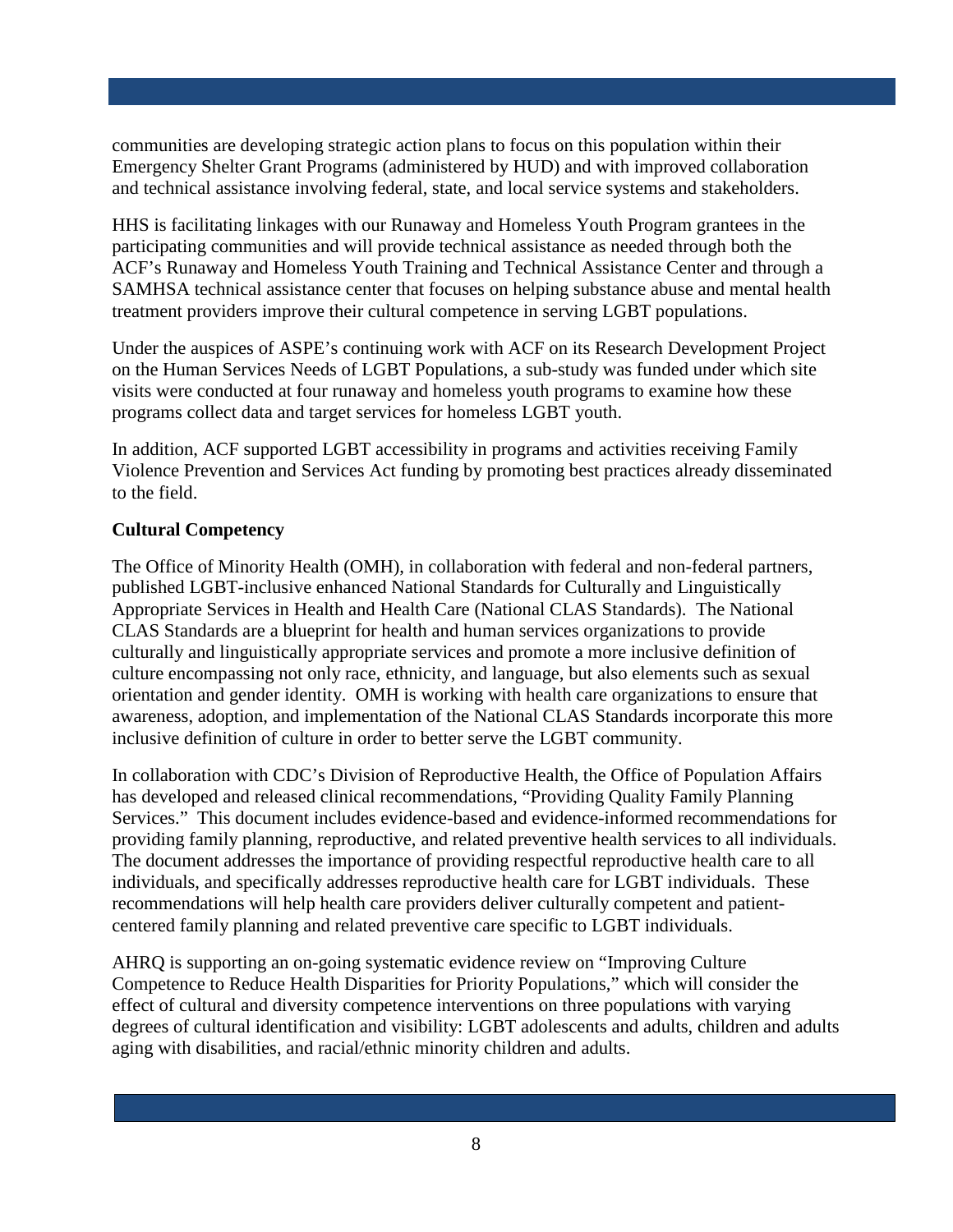with Fenway Community Health Center for the National LGBT Health Education Center. The National LGBT Health Education Center provides training and technical assistance on LGBT LGBT people. For example, HRSA hosted a webinar entitled "Health Centers Serving Lesbian, HRSA continues to fund a National Training and Technical Assistance Cooperative Agreement health needs and services to community health centers. All training and technical assistance focuses on system-wide change to improve access to high-quality, culturally responsive care for Gay, Bisexual and Transgender (LGBT) Populations Enrichment Webinar" for community health center program participants as well as National Health Service Corps and NURSE Corps clinicians and staff.

ACL and the Office of the Assistant Secretary for Public Affairs (ASPA) collaborated on the development of an online training tool for staff of long-term care facilities. Entitled "Building Respect and Dignity for LGBT Older Americans in LTC," content includes 6 modules totaling approximately 60 minutes, each with 5-6 knowledge check questions at the end.

### **Transgender Populations**

 care. Medicare coverage decisions with respect to gender transition-related care are now made The Departmental Appeals Board (DAB) overturned a longstanding Medicare National Coverage Determination (NCD) that had provided that "transsexual surgery" would not be covered under Medicare because it was "experimental" and had a high rate of serious complications. The DAB ruled that the NCD was no longer valid because it was based on outdated scientific information. Within 30 days of the ruling, CMS implemented the decision by notifying its contractors that the NCD is no longer a basis for denying claims for Medicare coverage of gender transition-related by the Medicare contractors, either on a case-by-case basis or through Local Coverage Determinations based on clinical evidence, like other health care items and services for which there is no national policy under Medicare.

CDC clarified that its National Breast and Cervical Cancer Early Detection Program is available to eligible transgender women and men. All transgender women who have taken hormones may receive breast cancer screening under the program, subject to other eligibility standards. Transgender men who have not had a bilateral mastectomy or hysterectomy continue to be eligible for breast and cervical cancer screening.

#### **People Living with HIV**

CMS issued an interim final rule requiring individual market qualified health plans on and off the Health Insurance Marketplaces to accept third party payments on behalf of plan enrollees by the Ryan White program (as well as other government programs).

#### **Smoking Prevention and Cessation**

CDC added a new advertisement featuring an LGBT focus to its Tips for Former Smokers media campaign. Given the high rates of smoking in the LGBT community, this media strategy has the potential for high impact.